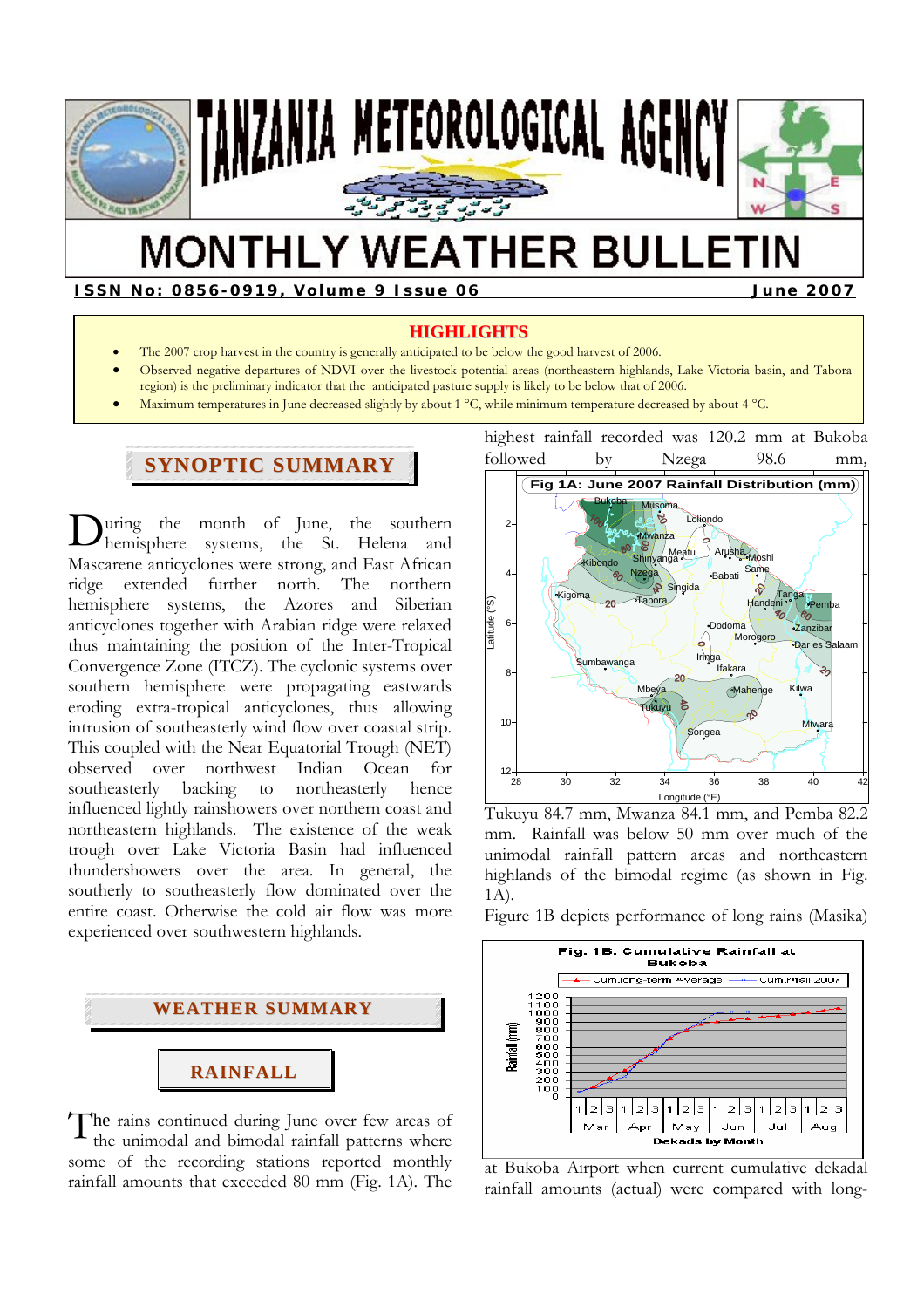#### **Volume 9, Issue 06 June 2007 June 2007**

term dekadal cumulative average values for the period from March to June.Masika rains over this area started normally but they were generally below normal during March and April.

## **MEAN AIR TEMPERATURE**

emperatures dropped slightly during the month of Temperatures dropped slightly during the month of June. The spatial mean maximum and minimum values are shown in Figs. 2A and 2B respectively. The mean maximum temperature ranged between just above 30 ºC and just below 23 ºC as indicated in Figure 2A.



The highest mean maximum temperature recorded during the month was about 30.1°C at Dar es Salaam in the coastal belt, while the lowest was about 22.3 °C at Mbeya in southwestern highlands. The highest values were observed during the first dekad of the month. Dar es Salaam reported the highest 10-day maximum temperature of 30.5 °C during the first dekad of the month.

The mean minimum air temperatures ranged from just below 8 ºC to slightly above 23 ºC as shown in Fig. 2B. The lowest value of the mean minimum temperature recorded was about 7.5 °C at Mbeya, while the highest value was about 23.7 °C in the island of Pemba. Mbeya reported a 10-day minimum temperature of about 6.0 °C during the second and third dekads.

Compared with temperature conditions in May the maximum temperatures in June decreased slightly by about 1 °C, while minimum temperatures decreased by about 4 °C.



#### **MEAN SUNSHINE HOURS**

patial distribution of mean sunshine hours across S patial distribution of mean sunshine hours across<br>the country during June indicates that the duration of mean bright sunshine hours ranged from below 6 hrs/day in the northeastern highlands and Lake Victoria basin areas to above 10 hrs/day over the southwestern highlands as shown in Fig. 3.



Clear skies covered most of the country accounting for more durations of insolations (sunshine durations  $>8$  hrs/day).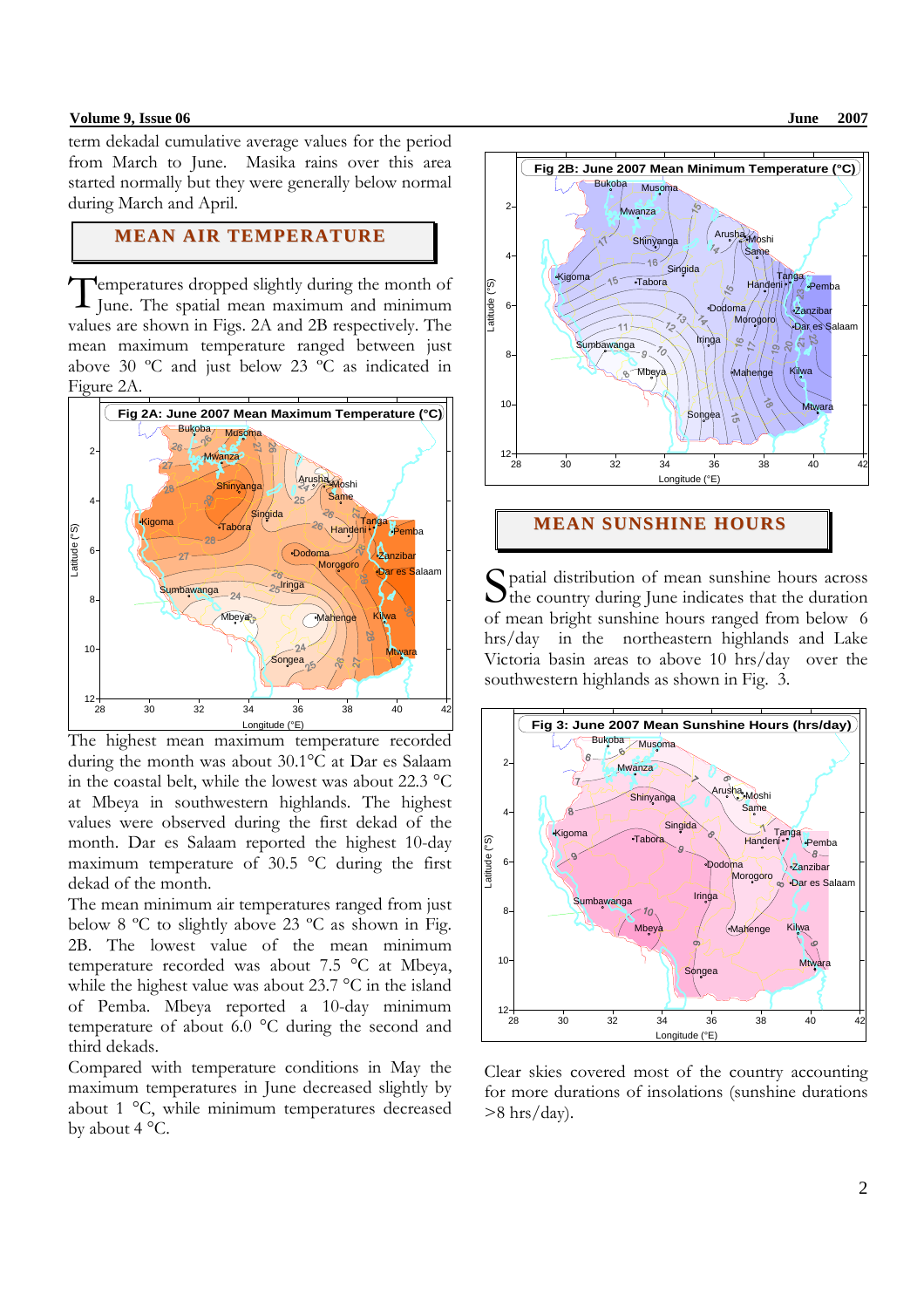## **MEAN DAILY WIND SPEED**

uring the period mean wind speed across the During the period mean wind speed across the country ranged between about 3 and 10 km/hr as indicated in Fig. 4. The central areas and coastal belts experienced windy conditions with wind speeds exceeding 8 km/hr. Slight winds of less than 3 km/hr had the cores of minimum speeds located over Songea, Morogoro and Moshi.



The increased wind speed accompanied with low rainfall over central areas increased prospects for occurrences of dust devils, wind erosion, and higher evaporation rates.

## **SATELLITE INFORMATION**

Figure 5 depicts the status of vegetation greening<br>and coverage during the third dekad of June 2007 and coverage during the third dekad of June 2007 as Normalized Difference Vegetation Index (NDVI) from METEOSAT satellite sensor. In dekad 3 June 2007, the satellite depicted NDVI between very low to low indices over most parts of the northeastern highlands (Arusha, Manyara, and Kilimanjaro regions), Lake Victoria basin (Shinyanga region), western (northern part of Tabora region), and central (Dodoma and Singida regions), and northern Iringa region. However, the vegetation has performed better (high to very high indices) mainly over the southern regions and costal belt. The observed low NDVI indices over the livestock potential areas (northeastern highlands, Lake Victoria basin, central and Tabora region) is the preliminary indicator that the anticipated pasture supply is likely to be low as the dry season continues.



**AGROMETEOROLOGY**

uring the month declined soil moisture levels continued to be recorded over much of the unimodal and bimodal rainfall areas. Most farmers across the country engaged in harvesting activities mainly of maize and paddy except over a few pockets in the southwestern highlands (Njombe district) and northeastern highlands (Tarime and Loliondo districts) where maize crop was reported as being at ripeness stages. However, over some parts of the northern coast and northeastern highlands (Same, Simanjiro, Loliondo, and Monduli districts and lowlands of Rombo district), maize crop continued to deteriorate due to further decrease of soil moisture. D

Generally, crop performance over bimodal areas ranged between moderate to poor states while over unimodal areas crops` situation was rated between good and moderate. Poor crop performance was attributed to irregular supply of soil moisture caused by late onset of the rain season, dry spells and early cessation of rains. The 2007 crop harvest in the country is generally anticipated to be below the good harvest of 2006.

Root crops, mainly cassava and sweet potatoes were still performing well and market supply was good.